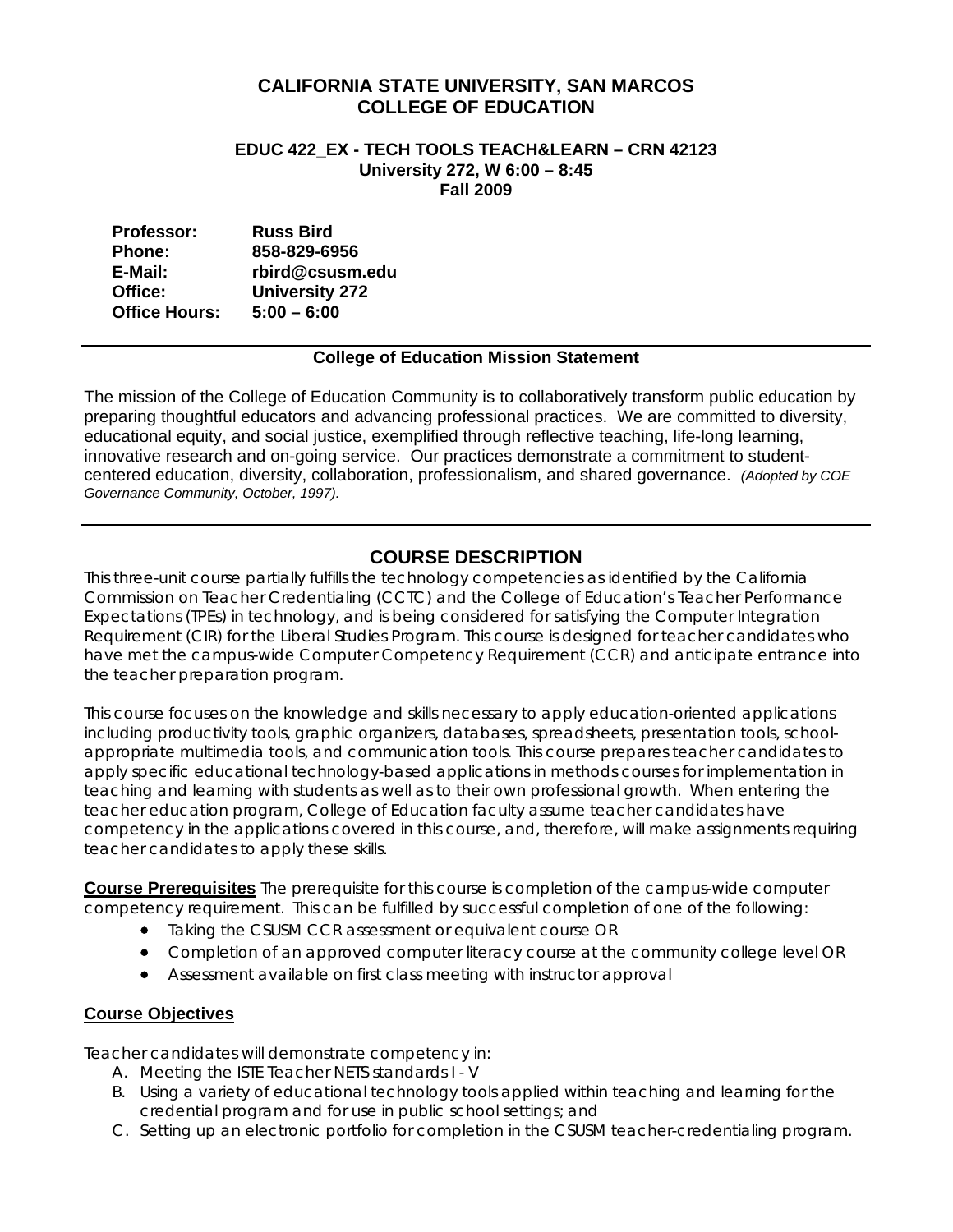# **Required Supplies**

NOTE: It is not necessary to purchase the educational software, as much of the specific software titles are available on the Web in demo-version and/or available on campus.

- A. **ISTE Online Student Membership: (\$39.00)**. Must be purchased by 2<sup>nd</sup> class meeting.
- B. Task Stream Registration: http://www.taskstream.com (\$25 \$129) Register by 2<sup>nd</sup> class.
- C. USB storage device (1 gig or larger) or other storage solution: Due beginning of Week 2.
- D. Use of campus email account and WebCT for course communication (provided free)
- E. Usb headset with microphone

### **Authorization to Teach English Learners**

This credential program has been specifically designed to prepare teachers for the diversity of languages often encountered in California public school classrooms. The authorization to teach English learners is met through the infusion of content and experiences within the credential program, as well as additional coursework. Students successfully completing this program receive a credential with authorization to teach English learners.

*(Approved by CCTC in SB 2042 Program Standards, August 02)* 

# **STUDENT LEARNING OUTCOMES**

This course is designed to help teachers seeking the Multiple and Single Subjects Credential to develop the skills, knowledge, and attitudes necessary to assist schools and districts in implementing an effective program for all students. The successful candidate will be able to merge theory and practice in order to realize a comprehensive and extensive educational program for all students. The following TPEs are addressed in this course:

CSUSM Local TPE 14 – Technology (Educational Technology): This is based on ISTE NETS: see below

Teaching Performance Expectation (TPE 14) is based on ISTE NETS for teachers 2008 (See Nets for Teachers for detailed information).

- 1. Facilitate and Inspire Student Learning and Creativity
- 2. Design and Develop Digital-Age Learning Experiences and Assessments
- 3. Model Digital-Age Work and Learning
- 4. Promote and Model Digital Citizenship and Responsibility
- 5. Engage in Professional Growth and Leadership

## **California Teacher Performance Assessment (CalTPA)**

Beginning July 1, 2008 all California credential candidates must successfully complete a stateapproved system of teacher performance assessment (TPA), to be embedded in the credential program of preparation. At CSUSM this assessment system is called the CalTPA or the TPA for short.

To assist your successful completion of the TPA a series of informational seminars are offered over the course of the program. TPA related questions and logistical concerns are to be addressed during the seminars. Your attendance to TPA seminars will greatly contribute to your success on the assessment.

Additionally, COE classes use common pedagogical language, lesson plans (lesson designs), and unit plans (unit designs) in order to support and ensure your success on the TPA and more importantly in your credential program.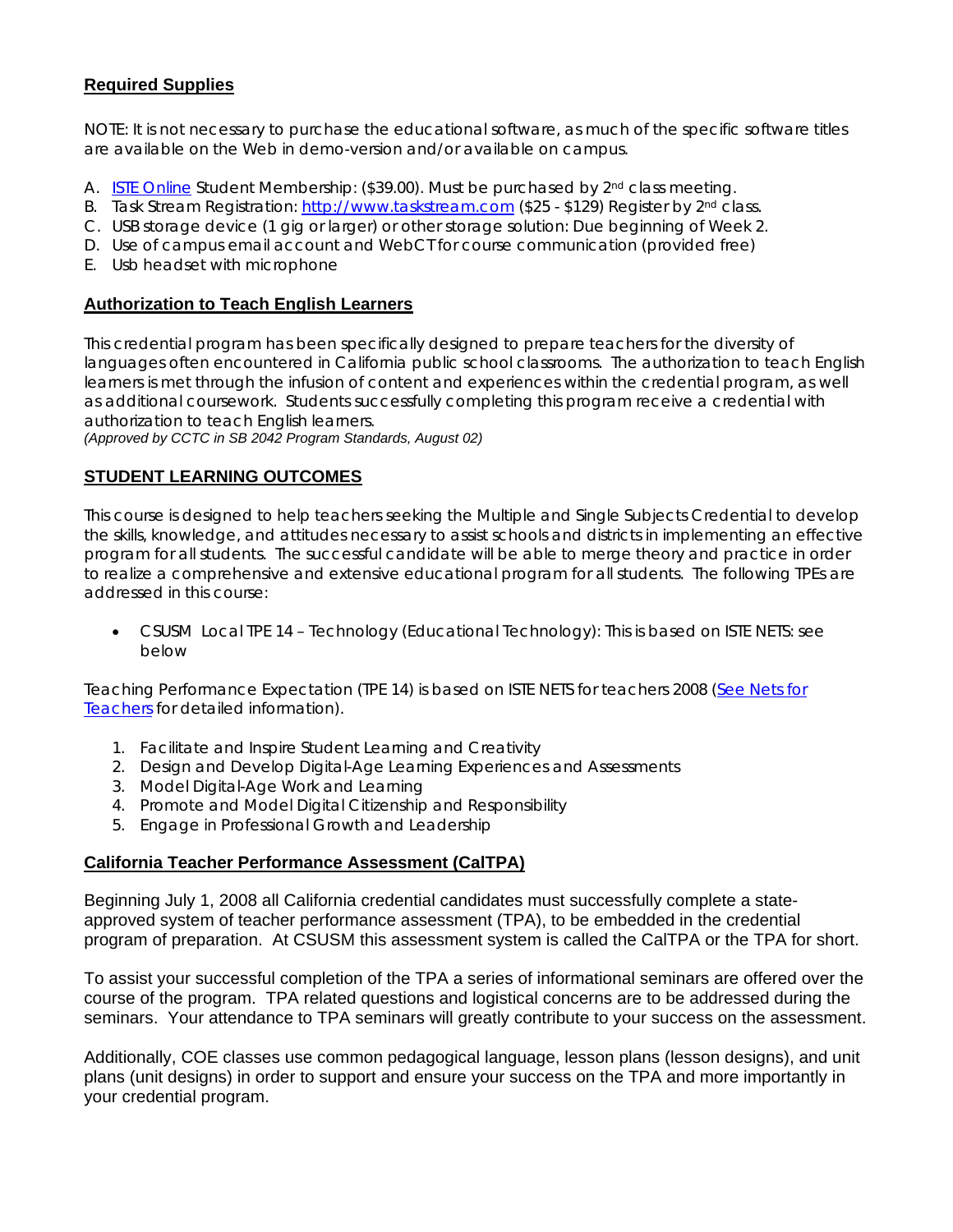The CalTPA Candidate Handbook, TPA seminar schedule, and other TPA support materials can be found on the COE website: http://www.csusm.edu/coe/CalTPA/ProgramMaterialsTPA.html

# **College of Education Attendance Policy**

 *(Adopted by the COE Governance Community, December, 1997).* Due to the dynamic and interactive nature of courses in the College of Education, all students are expected to attend all classes and participate actively. At a minimum, students must attend more than 80% of class time, or s/he may not receive a passing grade for the course at the discretion of the instructor. Individual instructors may adopt more stringent attendance requirements. Should the student have extenuating circumstances, s/he should contact the instructor as soon as possible.

## **Students with Disabilities Requiring Reasonable Accommodations**

Students with disabilities who require reasonable accommodations must be approved for services by providing appropriate and recent documentation to the Office of Disable Student Services (DSS). This office is located in Craven Hall 5205, and can be contacted by phone at (760) 750-4905, or TTY (760) 750-4909. Students authorized by DSS to receive reasonable accommodations should meet with their instructor during office hours or, in order to ensure confidentiality, in a more private setting.

# **Course Requirements**

Completion of all assignments listed in the course agenda/schedule according to the instructors instructions

# **Grading Standards**

Grades are calculated in WebCT. You will be able to track what your grade is at any particular time in the class. The total amount of points possible for the class is approximately 100. So the point value assignment to each assignment corresponds to the percent of the grade it is worth in the class. For example the Final Taskstream assignment is worth 25 points, thus 25% of the overall class grade.

## **All University Writing Requirement**

The university writing requirement of 2500 words will be fulfilled through the taskstream and journal writing assignments

## **CSUSM Academic Honesty Policy**

"Students will be expected to adhere to standards of academic honesty and integrity, as outlined in the Student Academic Honesty Policy. All written work and oral presentation assignments must be original work. All ideas/materials that are borrowed from other sources must have appropriate references to the original sources. Any quoted material should give credit to the source and be punctuated with quotation marks.

Students are responsible for honest completion of their work including examinations. There will be no tolerance for infractions. If you believe there has been an infraction by someone in the class, please bring it to the instructor's attention. The instructor reserves the right to discipline any student for academic dishonesty in accordance with the general rules and regulations of the university. Disciplinary action may include the lowering of grades and/or the assignment of a failing grade for an exam, assignment, or the class as a whole."

Incidents of Academic Dishonesty will be reported to the Dean of Students. Sanctions at the University level may include suspension or expulsion from the University.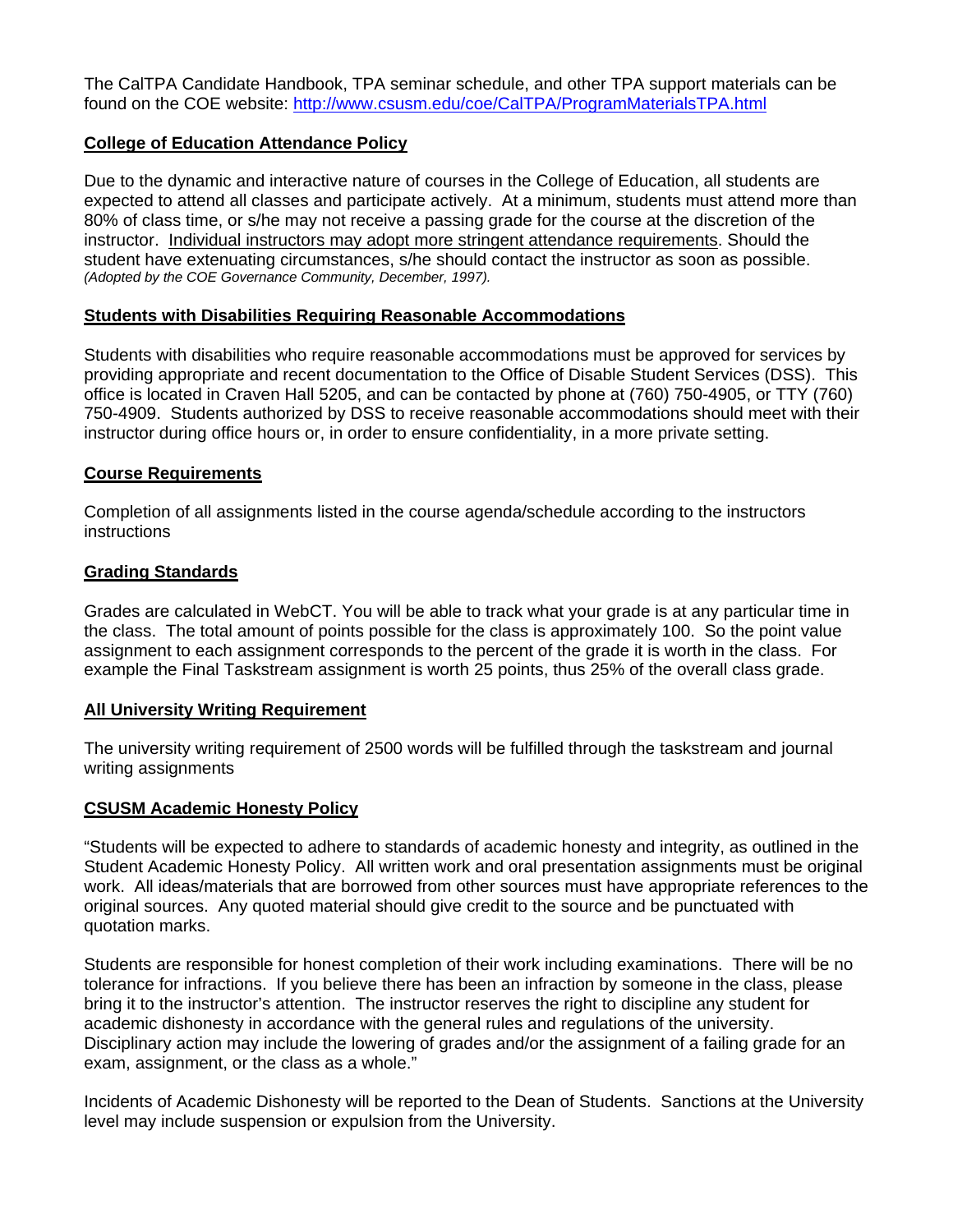# **Plagiarism:**

As an educator, it is expected that each student will do his/her own work, and contribute equally to group projects and processes. Plagiarism or cheating is unacceptable under any circumstances. If you are in doubt about whether your work is paraphrased or plagiarized see the Plagiarism Prevention for Students website http://library.csusm.edu/plagiarism/index.html. If there are questions about academic honesty, please consult the University catalog.

# **Electronic Communication Protocol:**

Electronic correspondence is a part of your professional interactions. If you need to contact the instructor, e-mail is often the easiest way to do so. It is my intention to respond to all received e-mails in a timely manner. Please be reminded that e-mail and on-line discussions are a very specific form of communication, with their own nuances and etiquette. For instance, electronic messages sent in all upper case (or lower case) letters, major typos, or slang, often communicate more than the sender originally intended. With that said, please be mindful of all e-mail and on-line discussion messages you send to your colleagues, to faculty members in the College of Education, or to persons within the greater educational community. All electronic messages should be crafted with professionalism and care.

Things to consider:

- Would I say in person what this electronic message specifically says?
- How could this message be misconstrued?
- Does this message represent my highest self?
- Am I sending this electronic message to avoid a face-to-face conversation?

In addition, if there is ever a concern with an electronic message sent to you, please talk with the author in person in order to correct any confusion.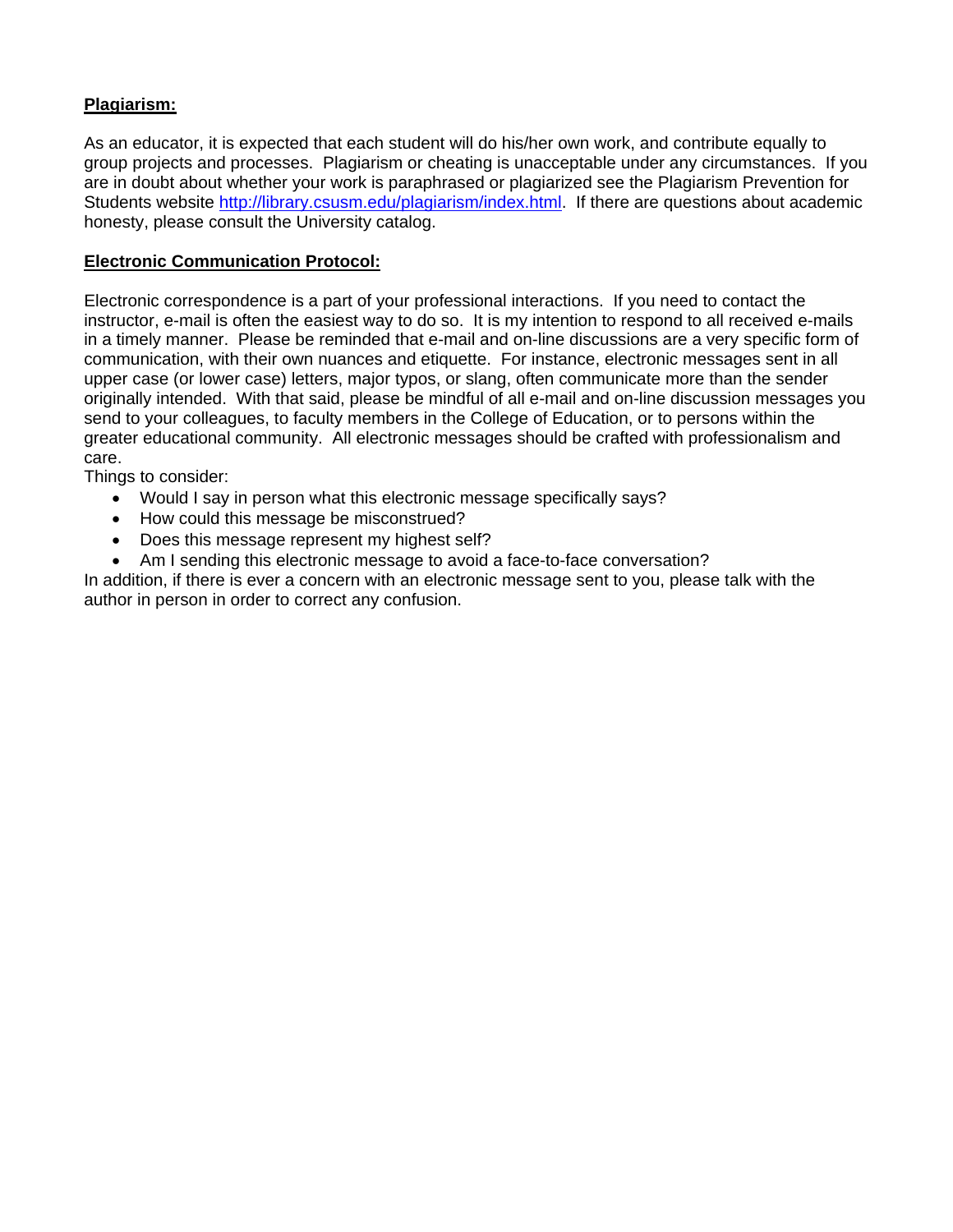# **Schedule/Course Outline (could change during the semester)**

# **Fall 2009**

### • Saving Rules: • Class Discussion - Submit Letter of Introduction registration Meeting 1: 9/3 **Topics Assignments** • Introductions **Emergency Video** Course Norms and Expectations and proof, Food, Communication, Microsoft Office, OpenOffice.org, Help in Library Computer Lab 2nd floor- Purchase a print card **Syllabus** Storage Options Class Interface: WebCT Overview o no capitals o no spaces, use\_instead o everything goes in ed\_422 folder to organize and keep tract of where your files are. o no "crazy" characters • Purchase all supplies **ISTE and Task Stream** o Registration print 2nd floor instructions Letter of WebCT to the authors.

- **ISTE** and Task Stream registration
	- o Registration print screen assignment
	- o Print screen crop resize: for turning in work
- Pre\_EdTechProfile Assessment
- Google account setup
- 
- - screen assignment
- WebCT account set up library
- Create message according to Introduction in the Introduction thread of Discussions in
- Look at 3 other Letter of Introductions and give feedback
- Pre\_EdTechProfile Assessment turned in using the print screen command and pasted into word. Click here for instructions on how to sign up and take assessment
- Next week is Virtual, just get the assignments finished, you don't have to come in or meet on line.

| Meeting 2: 9/10 -                                                                                                                                  |                                                                                                                    |
|----------------------------------------------------------------------------------------------------------------------------------------------------|--------------------------------------------------------------------------------------------------------------------|
| <b>Topics</b>                                                                                                                                      | <b>Assignments</b>                                                                                                 |
| <b>Software Evaluation</b><br>$\bullet$<br><b>Copyright and Fair Use</b><br>$\bullet$<br><b>Video in Education</b><br>$\bullet$<br>Meeting 3: 9/17 | <b>Software Evaluation</b><br>$\bullet$<br><b>Copyright and Fair Use</b><br><b>Video in Education</b><br>$\bullet$ |
| <b>Topics</b>                                                                                                                                      | <b>Assignments</b>                                                                                                 |
| Print screen - crop - resize: for turning in work<br>$\bullet$                                                                                     | <b>Google Internet Assignment</b><br>$\bullet$<br><b>File Organization Assignment</b>                              |
| <b>Portable Applications</b>                                                                                                                       | Journal 1<br>٠                                                                                                     |

- **Explanation of Journals**
- up? Electronic Portfolio - Task Stream overview, did you get signed
- Task Stream Self enrollment: Two Self Enrollment Codes: 6SG3BA - JF5BNH
- ed\_422. Within this folder set up folders called: Setup folders on storage device. Make a folder called
	- o web\_page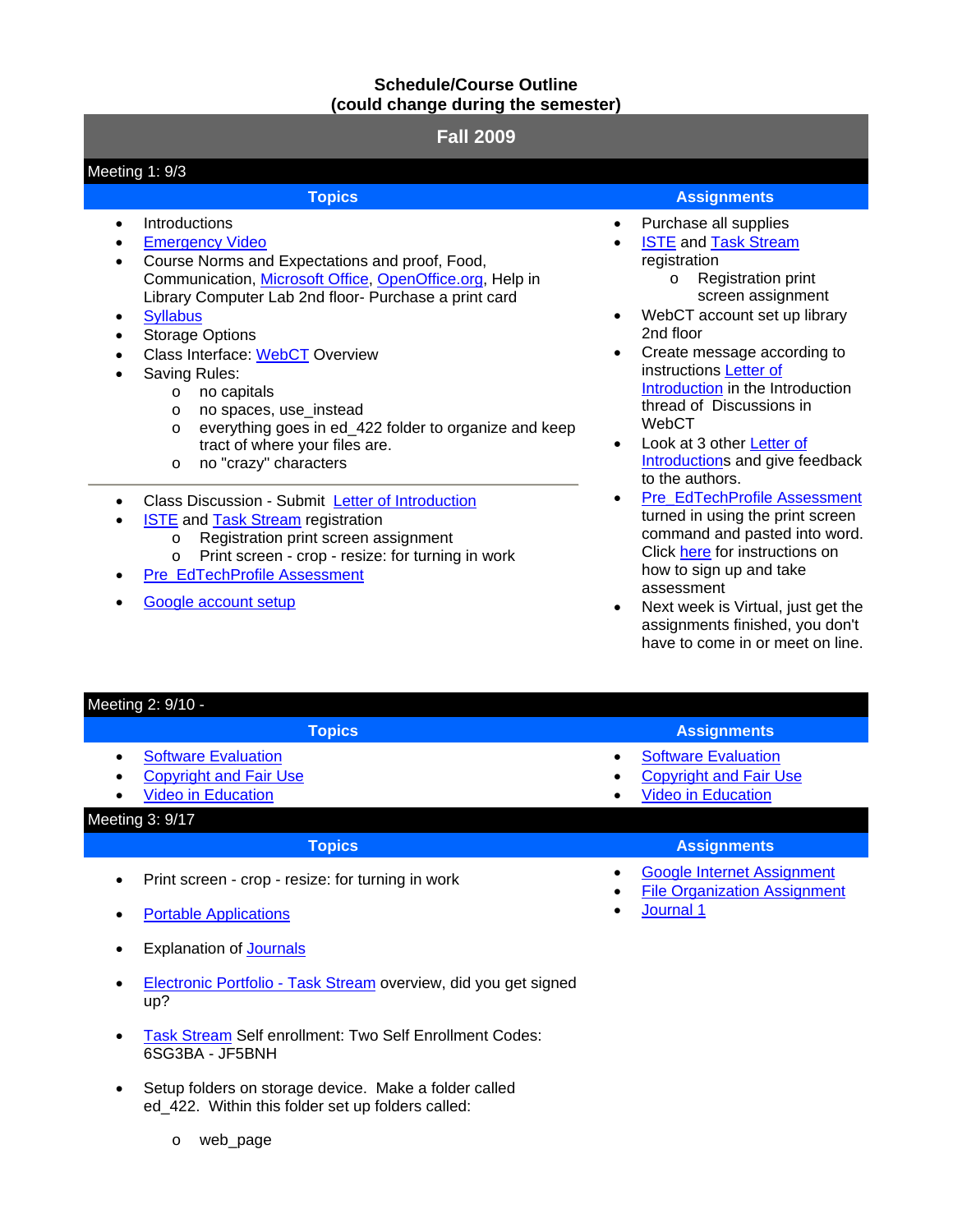- o powerpoint
- o video
	- o inspiration
- Do a "Print Screen" of your windows explorer then paste it into a word file. Crop the screen to show you folders. Save as a word a file, then turn in File organization Assignment
- Backup these folders and files on the CSUSM network drive (for me it is h) school computers.
- Google account setup
- $\bullet$ Google Internet Assignment

# Meeting 4: 9/24

•

# **Topics Assignments**

- Supplies: Usb storage, usb headset, dv tape
	- Illegal Music files
		- o Kazaa
		- o Limewire
- Newsletter Assignment
	- o Examples: First, Second, Third

# Meeting 5: 10/1

- Statement of Own work
- Making the Grade (\$100/life) Demonstration
- MyGradebook (\$49.95/year) online option
- Making the Grade Assignment
- **Basic Excel Demonstration Graphing**
- In my class
- **Spreadsheet Activities** 
	- • Earthworm Spreadsheet Activity
	- • Fruit Pie Chart Activity

# Meeting 6: 10/8

- Reviewing tool bar, voice comments, and Equation Editor in PowerPoint Standards Lesson Word **• Journal 4**
- Font Problems with documents in cyber space
- Taskstream submission #1
- Captivate Camtasia
	- o Sample for instruction
- **PowerPoint Standards Lesson** 
	- Resources:

Newsletter Assignment

## **Topics Assignments**

• Journal 3

Journal 2

• •

- **Statement of Own work**
- **Making the Grade Assignment**
- **Spreadsheet Activities** o Earthworm
	- Spreadsheet Activity
	- o Fruit Pie Chart Activity

# **Topics Assignments Assignments**

- 
-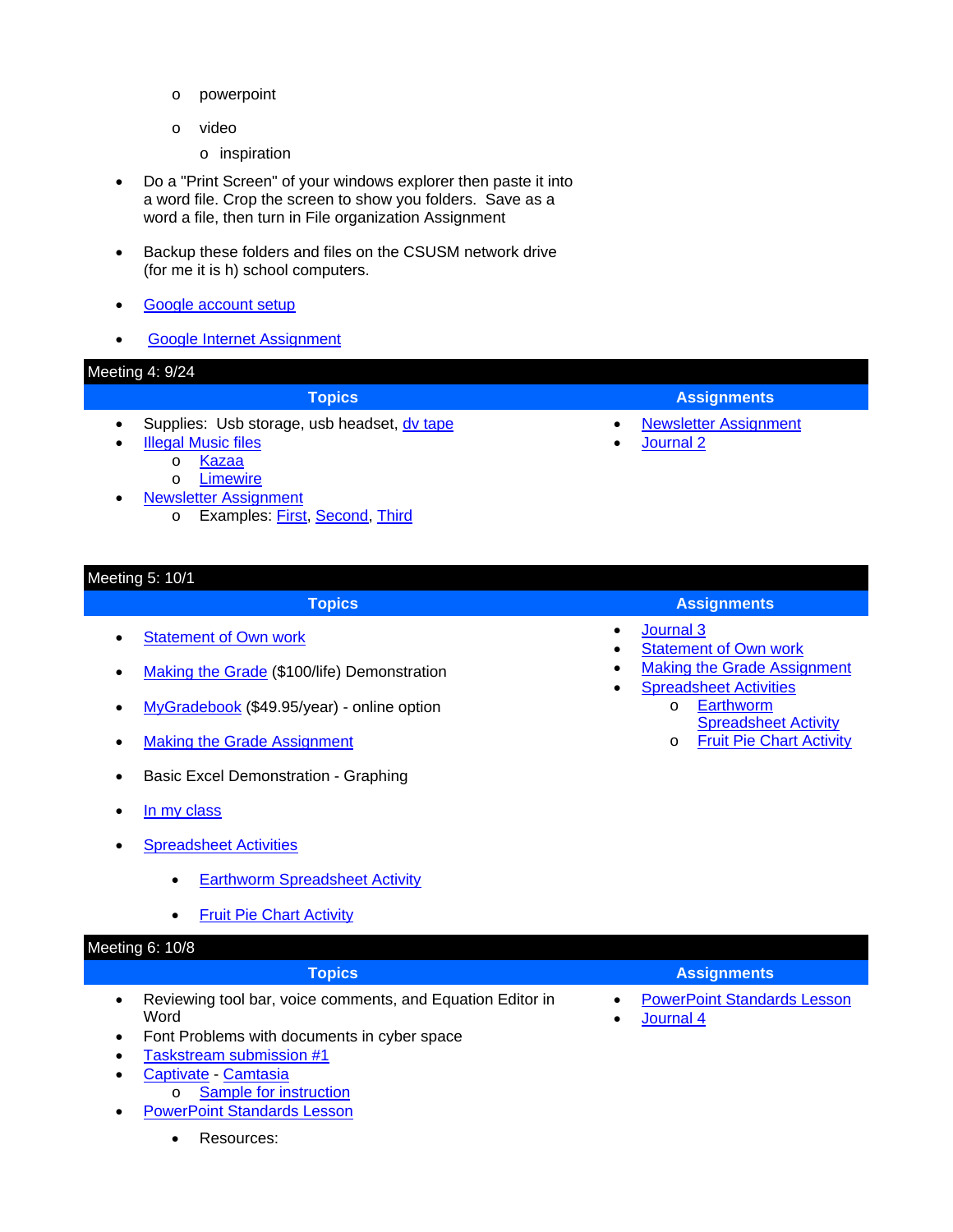- United Streaming (Discovery Education): Log in using the student login
	- user: myms.lrc
	- password: mvms.lrc
- Media Converter: convert on-line videos to wmv or mov files
- **FreePlay Music**
- **Youtube**

### Meeting 7: 10/15

### • Translation programs on the web **Topics Assignments** • PowerPoint Standards Lesson presentations to small groups • PowerPoint Reflection **Inspiration Software Project • Inspiration Software Project • Inspiration Software Project** • Journal 1-5 Due next week Meeting 8: 10/22 **Topics Assignments Assignments** • Cool Web site Demo: o PBS.org o History Channel o Froguts o **Brainpop** o National Geographic videos o Altavista Babelfish o Google Translation Tools **Internet Literacy** • Pacific Northwest Tree Octopus • Martin Luther King • Database Assignment • Taskstream submission #1 Database Assignment **Teacher-Class Web Site** Taskstream Translation Tools: Either Standard II or III: Write a rough draft of how you plan to use translation programs with students and submit to your Taskstream. Then request feedback from me on this section.

### Meeting 9: 10/29

- Teacher Class Web Page in Taskstream This will be extra Internet Treasure Hunt credit, other options are google docs or geocities. <br> **• Journal 6**
- Internet Treasure Hunt
	- o Sample Student Lessons
- Podcasting in Education: in the discussion area
- **Topics Assignments** 
	-
	-
	- Podcasting in Education in the discussion area

# Meeting 10: 11/5

- Google Earth
	- o Great Volcanoes of the world
- Google Earth Project
	- How to make your own tour
- **Topics Assignments Assignments** 
	- Journal 7

•

• Google Earth Project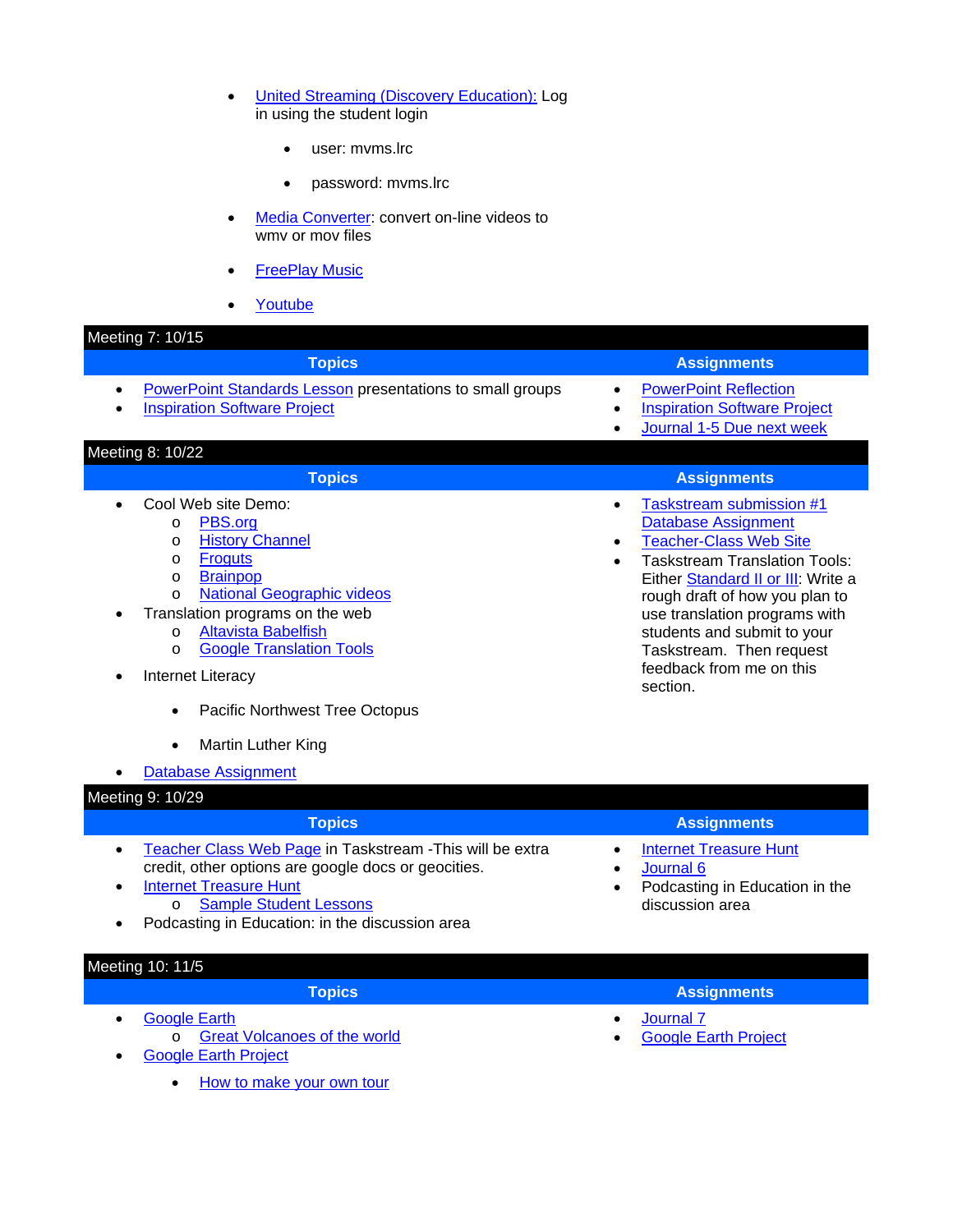### Meeting 11: 11/12

# • Taskstream and Artifact Tracking Sheet introduction • Journal 8

- Video in the classroom What I do **•** Get ready for Video Project
- • Introduction to web video revolution
	- o **Google video**
	- o You tube
- Work on Video Project
	- o Sample project
	- o Form groups
	- o Generate Idea
	- o Fill out **Pitch** get approved
	- o Work on **Story board**
- • Check out cameras for next class period

## Meeting 12: 11/17

- 
- -
	- o Start Editing- Don't leave until I have seen your file saved correctly on your usb

### Meeting 13: 11/19

- - o Editing
		- Importing editing music
		- **FreePlay Music**
		- o Finishing
			- How to Finish Video

# Meeting 14: 12/3

- Taskstream and Artifact Tracking Sheet introduction Finish Video Project
	- Work on **Video Project** 
		- - - **How to Finish Video**
- Work on Portfolio Task Stream
- **Topics Assignments Assignments** 
	-
	-

 • Work on Video Project • Video Project • Camera Introduction • Journals 6-9 due next week o Filming **Topics Assignments Assignments** • Work on *Video Project*: Bring Headset **•** Journals 6-9 due

**Topics Assignments Assignments** 

- **Topics Assignments** 
	-
- Artifact Tracking Sheet Artifact Tracking Sheet Artifact Tracking Sheet Artifact Tracking Sheet Start detting some feed
- o Finishing **Taskstream** Start getting some feedback on